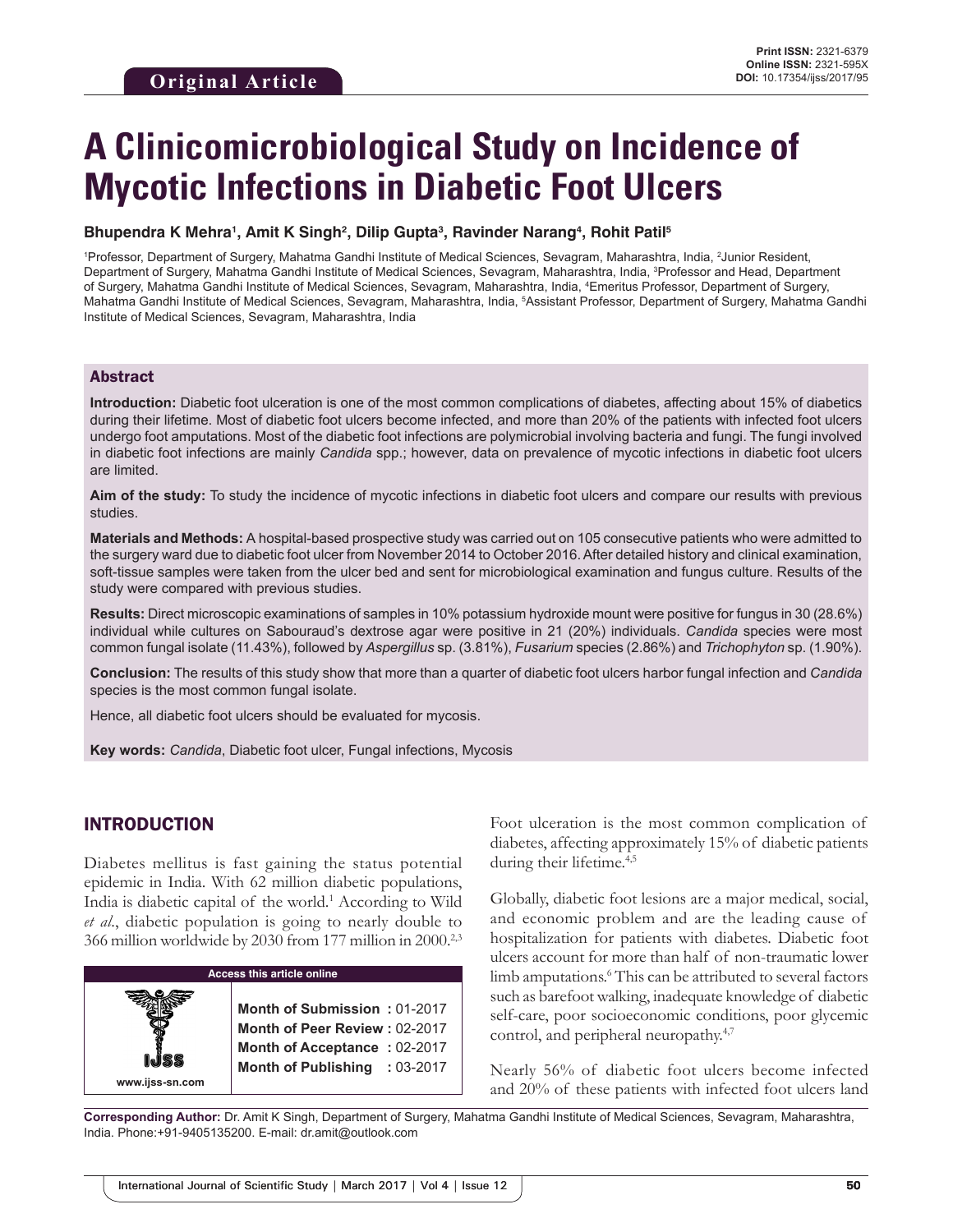up in some type of foot amputation. Therefore, timely intervention of diabetic foot ulcers for prevention and healing is fundamental for foot amputation prevention.<sup>8,9</sup>

Infections in diabetic foot ulcer are mostly polymicrobial, and risk of development of diabetic foot syndrome is more with mycotic infections. However, little data are available on the prevalence of fungal foot infections in patients with diabetes. The fungi involved in diabetic foot ulcers are mainly *Candida* spp. Other species commonly isolated are *Trichophyton* sp. and *Epidermophyton folcculosum*. 10-13

## MATERIALS AND METHODS

This prospective study was carried out in a tertiary care hospital in Central India over a period of 2 years from November 2014 to October 2016. Being a tertiary care and teaching hospital with 900 beds, it attracts patients from different states of Central India. A total of 105 consecutive patients who were admitted for diabetic foot ulcer were enrolled in the study. The study was carried out after obtaining due clearances from the Institutional Ethics Committee. The entire diabetic foot ulcer patients of Wagener's ulcer grade 2-5 admitted in the surgery ward who consented were enrolled in the study. Wagener's ulcer grade 0 and 1 were excluded from the study to avoid inoculation of normal skin flora on culture.

After obtaining written informed consent in local dialect from the patients, detailed history and clinical examination were done. The basic data on age, sex, education, occupation, and socioeconomic status were collected from all patients. Detailed history and clinical examination data were obtained from each study patient. History regarding their present complaint, type and duration of diabetes, and history of ulceration and amputation, treatment history, habits of smoking, alcohol intake, and self-care behavior was noted. After thoroughly cleaning the ulcer with normal saline and debridement of superficial slough, around 5 mm long two tissue pieces were obtained from the ulcer bed. The tissue samples were collected in sterile containers containing normal saline and were immediately transported to microbiology laboratory. The tissue pieces were homogenized. Portions of the tissue specimen were mounted in 10% potassium hydroxide (KOH) and inoculated on Sabouraud's dextrose agar (SDA) supplemented with chloramphenicol and cycloheximide. The samples were incubated at 37°C for 4 weeks. Patients were managed with regular debridement, daily dressing of wound, antibacterial therapy, and glycemic control therapy. Based on macroscopic and microscopic features, growth of colonies was identified and named. The results of this study were compared with other similar studies in literature.

## **Statistical Analysis**

The results of physical examination, clinical tests, microbiological and KOH mount were entered in the master chart using MS EXCEL. Statistical analysis was done using descriptive and inferential statistics using Chi-square test. Software used in the analysis were SPSS (Statistical Product and Service Solutions) 17.0 version and Graph Pad prism 6.0, and *P* < 0.05 is considered as level of significance.

## RESULTS

The demographic profile of 105 patients enrolled in our study showed that 75 (71.43%) were males and 30 (28.57%) were females, with a male to female ratio being 2.5:1. The age of the patients ranged from 35 to 84 years, with mean age of  $56.06$  ( $\pm$ 12.46 SD) years. The highest incidence was in the age group 45-54 and 55-64 years accounting for 27.62% each (Table 1). In this study, 20% patients were type 1 diabetics and 80% were type 2 diabetics. 63.81% patients had diabetes for more than 10 years duration and 36.19% patients had diabetes for <10 years duration. 53% patients were hypertensive, 62.8% had peripheral neuropathy, 40% had peripheral vascular disease, 41% had nephropathy, and 43.8% had dyslipidemia. 93 (88.6%) patients had abnormal fasting blood glucose levels while 80 (76.2%) had elevated glycosylated hemoglobin. 40.95% patients had Wagener's grade 2 ulcer while grade 4 ulcers were found in 31.43% (Table 2). There was statistically significant relation between grade of ulcer and duration

**Table 1: Details of patients according to their age in years and gender**

|             |                        | Male $n=75$ (%) Female $n=30$ (%) Total $n=105$ (%) |
|-------------|------------------------|-----------------------------------------------------|
| 8(7.62)     | 9(8.57)                | 17 (16.19)                                          |
| 17 (16.19)  | 12 (11.43)             | 29 (27.62)                                          |
| 25 (23.81)  | 4(3.81)                | 29 (27.62)                                          |
| 16 (15.24)  | 5(4.76)                | 21(20)                                              |
| 9(8.57)     | 0(0)                   | 9(8.57)                                             |
| 75 (71.43)  | 30 (28.57)             | 105 (100)                                           |
| 50.76±10.17 | 59.06±12.55            | 56.96±12.46                                         |
|             | SD. Standard deviation |                                                     |

tandard deviation

## **Table 2: Wagner's Grading and its relationship with duration of diabetes**

| <b>Wagner's</b> | <b>Duration of diabetes</b> |                           | $\gamma^2$ -value | P value |            |
|-----------------|-----------------------------|---------------------------|-------------------|---------|------------|
| grading         |                             | $\leq$ 10 years >10 years | Total             |         |            |
| Grade 0         | 0(0)                        | 0(0)                      | 0(0)              | 14.82   | $0.002.$ S |
| Grade 1         | 0(0)                        | 0(0)                      | 0(0)              |         |            |
| Grade 2         | 17 (16.19)                  | 26 (24.76)                | 43 (40.95)        |         |            |
| Grade 3         | 13 (12.38)                  | 20 (19.05)                | 33 (31.43)        |         |            |
| Grade 4         | 8(7.62)                     | 4(3.81)                   | 12 (11.43)        |         |            |
| Grade 5         | 0(0)                        | 17 (16.18)                | 17 (16.19)        |         |            |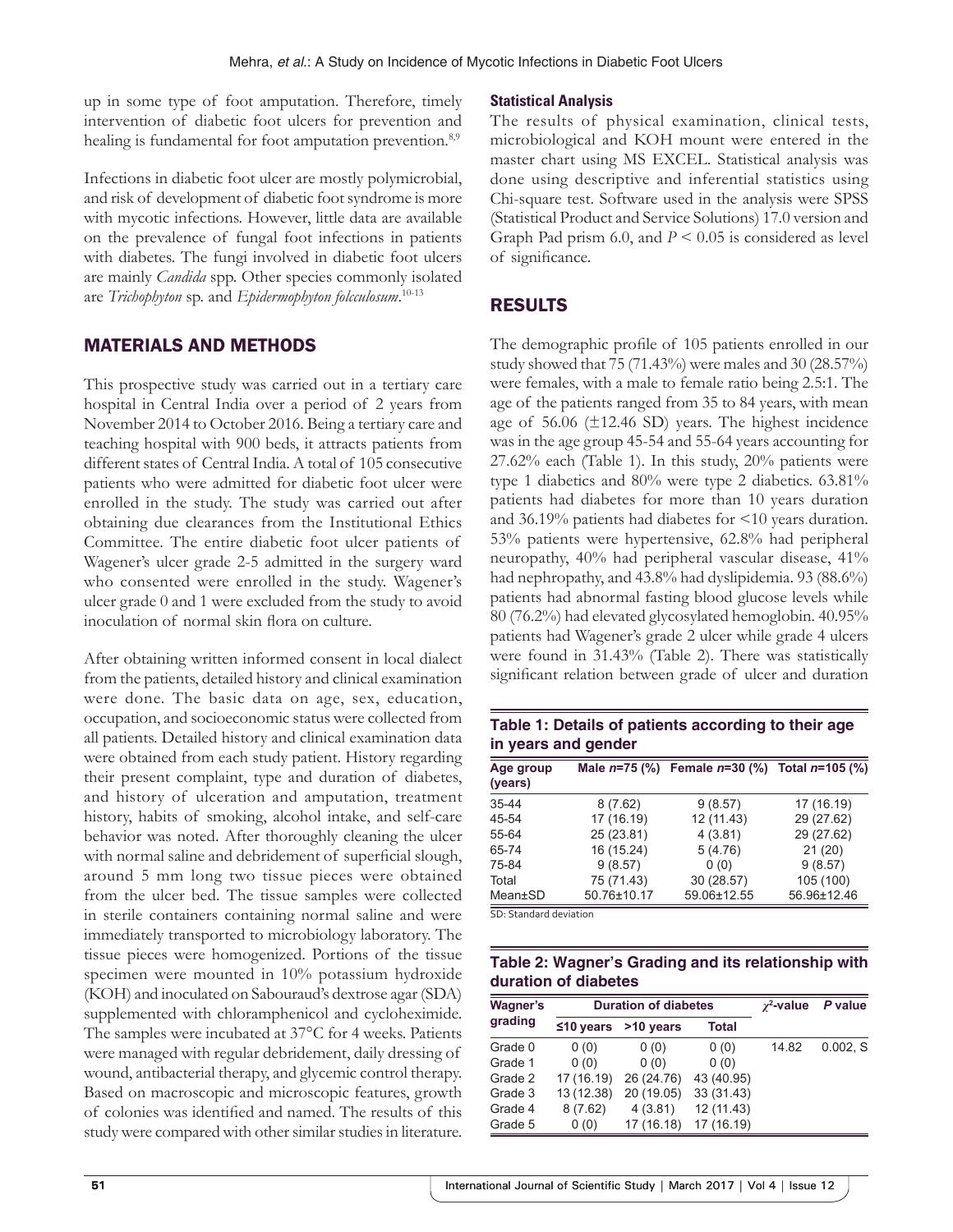of diabetes with *P* value 0.02. Weight-bearing area was the most common site (65.71%) of foot ulceration. 54 (51.43%) patients had prior history of foot ulceration while 29 (27.62%) had previous history of major or minor foot amputation. Of the 105 patients, 30 (28.6%) were positive for fungal elements on direct microscopy on 10% KOH mount (Table 3) while fungal cultures on SDA were positive in 21 (20%) patients. Most common fungus isolated was *Candida* sp. (11.43%), followed by *Aspergillus* (3.81%), *Fusarium* sp. (2.86%), and *Trichophyton* sp. (1.90%) (Table 4) No fungal growth was seen in 80% specimen.

## **DISCUSSION**

Diabetes mellitus is a metabolic disease, but it affects nearly all organs of the human body including peripheral nerves, blood vessels, eyes, kidneys, and immune system. Diabetic foot ulcer is a very common complication of longstanding disease. Development of diabetic foot ulcer has many risk factors and has complications such as infection, gangrene, and amputation.5,14

Any foot infection is serious in diabetic patients. Diabetic foot infections may vary from superficial paronychia to deep infection involving bone and gangrene. Types of infection include cellulitis, myositis, necrotizing fasciitis, septic arthritis, tendinitis, and osteomyelitis. Diabetic foot infections are associated with increased risk of ulceration. Foot ulceration and infection are leading risk factors for lower extremity amputation.<sup>15-17</sup>

Various risk factors for diabetic foot ulcer have been studied. In a study by Boyko *et al.*<sup>18</sup> longer duration of diabetes, elevated glycosylated hemoglobin (HBA1c), erythrocyte sedimentation rate and serum creatinine, lower

## **Table 3: KOH mount results from 105 diabetic foot ulcer patients**

| <b>KOH</b> mount         | Number of patients (%) |  |  |
|--------------------------|------------------------|--|--|
| Positive                 | 30(28.6)               |  |  |
| Negative                 | 75 (71.4)              |  |  |
| Total                    | 105 (100.00)           |  |  |
| KOH: Potassium hydroxide |                        |  |  |

KOH: Potassium hydroxide

## **Table 4: Fungal culture results from 105 diabetic foot ulcer patients**

| <b>Fungal culture</b>   | Number of patients (%) |  |  |
|-------------------------|------------------------|--|--|
| Aspergillus species     | 4(3.81)                |  |  |
| Candida species         | 12 (11.43)             |  |  |
| <b>Fusarium</b> species | 3(2.86)                |  |  |
| Trichophyton species    | 2(1.90)                |  |  |
| No growth               | 84 (80.00)             |  |  |
| Total                   | 105 (100.00)           |  |  |

ankle blood pressure, and diagnosed peripheral vascular disease were significant risk factors. In another study by Shahi et al.,<sup>4</sup> longer duration of diabetes, tobacco use, insulin use, and rural residence were statistically significant risk factors for the development of diabetic foot ulcers.

Microbiological profile of diabetic foot ulcer patients ranges from chronic bacterial infections to opportunistic fungal infections. Most of the diabetic foot infections are polymicrobial, and microbiology of diabetic foot wounds is variable depending on the extent of involvement.<sup>19,20</sup>

Immunocompromised patients are known to be susceptible for fungal infection and are a major public health concern worldwide. However, fungal infections in diabetic foot ulcers have not been studied extensively. Moreover, hence, treating clinicians focus mainly on bacterial infections in diabetic foot ulcers. This many a times leads to protracted course of illness and longer stay in hospitals.

Our study evaluated prevalence of fungal infections in diabetic foot ulcer patients in Central India. Significant relationships were found between age and sex of the patients. Majority of the patients were male and in age group 45-64 years, with mean age being 56.06 years. In our study, males numbered 2.5 times the females, which is similar to the results of a study by Shahi *et al*. 4 This indicates males with diabetes are more prone to develop foot ulcer and infection than females and it may be attributed to more outdoor activities, poor foot care, and differences in lifestyle.

Most of the patients 67 (63.81%) in our study had diabetes for more than 10 years which is similar to the other studies carried out by Gadepalli *et al*. 21 and Mamo *et al*. 22 Poor glycemic control was observed in majority (76.2%) of our study population, which was similar to results of studies carried out by Zubair *et al*. 23 and Mendes *et al*. 24

Our study results show that 30 (28.6%) patients were positive for fungus on KOH mount microscopy and 21 (20%) had growth of fungus on SDA culture media. According to few available studies, a variety of fungal infections in diabetic patients with *Aspergillus* species, *Candida* types, and other opportunistic species are found, in which yeasts are more common than others. Opportunistic species are not capable of causing disease in healthy people and only when the host resistance is reduced they can be pathogenic.<sup>11,25</sup> Due to the decreased immunity and increased concentration of glucose in the mucosal membrane and various body tissues and fluids, which increases the proliferation of the normal flora of the body yeast, hence, diabetic patients are prone to develop fungal diseases.26 Heald *et al*. have reported the association of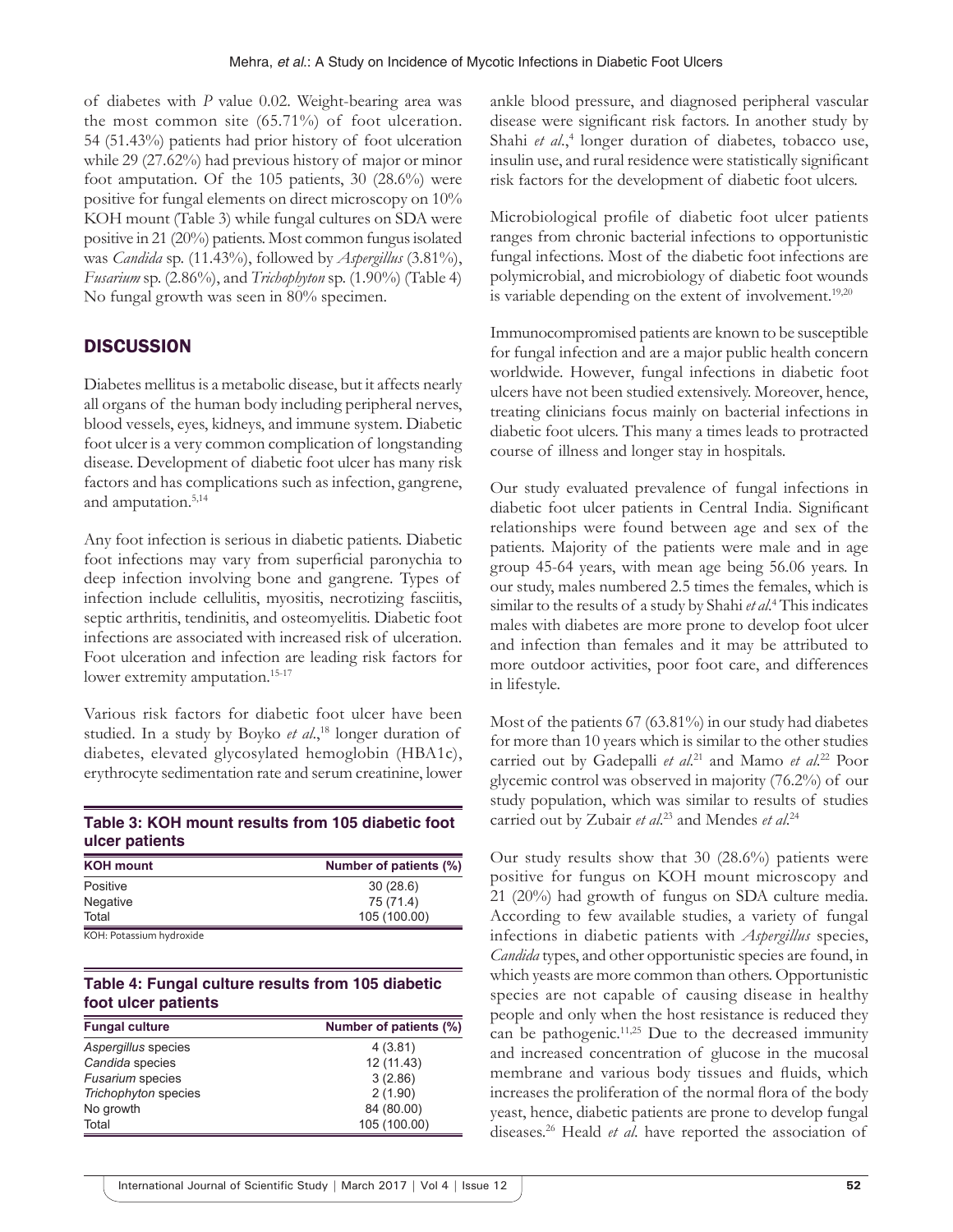protracted ulceration in diabetic feet with *Candida*, which improved the following systemic antifungal therapy.<sup>27</sup> Misoni *et al*. reported the presence of various species of *Candida* (*Candida parapsilosis*, *Candida albicans*, *Candida tropicalis*, *Candida famata*, and *Candida glabrata*) in interdigital spaces of the same or the other foot of diabetic foot ulcer patients.28 Our study results showed predominance of *Candida* infection in diabetic foot ulcers with mycotic infections. *Candida* sp. was found in 11.43% patients, followed by *Aspergillus* (3.81%), *Fusarium* sp. (2.86%), and *Trichophyton* sp. (1.90%) Statistically, *Candida* (57.1%) was the most frequently isolated fungus in our study, followed by *Aspergillus* species (19%), *Fusarium* species (14.2 %), and *Trichophyton* species (9.5%).

Similarly, Abilash et al.<sup>29</sup> reported very high prevalence of *Candida* spp. (88.8%) and Fata *et al*. 30 reported the *Candida* spp. (52%) as most frequently isolated fungus. Similar to our study, Bansal *et al*. 31 reported *Candida* spp. (50%) as most predominant isolate, followed by *Aspergillus* spp. (35%) and then *Fusarium* spp. In contrast to our study, Wijesuriya *et al*. 32 in Sri Lanka reported *Aspergillus niger* as the most common fungal isolated followed by *C. albicans*.

## **CONCLUSION**

Our study highlights the presence of fungal infection and predominantly candidiasis, in more than a quarter of diabetic foot ulcers, and hence, evaluation of diabetic foot ulcers for mycosis should be a routine. It may help reduce hospitalization, reduce morbidity, and reduce financial burden on the part of the patients. Although some studies have highlighted the benefits of antifungal therapy in diabetic foot ulcer patients, more studies are needed in this field. However, in view of beneficial effects of antifungals on protracted diabetic foot ulcer, mycotic infections should always be evaluated.

#### **Limitations of Study**

We could not do subtyping of *Candida* species in the absence of subtyping facility and cost issues.

## ACKNOWLEDGMENT

We would like to acknowledge and thank contributions of Dr. Vijayshree Deotale, Dr. Thamke, Dr. Siddharth Rao, Dr. Namrata and postgraduates of the Department of Surgery and Microbiology.

## REFERENCES

1. Joshi SR, Parikh RM. India - Diabetes capital of the world: Now heading towards hypertension. J Assoc Physicians India 2007;55:323-4.

- 2. Wild S, Roglic G, Green A, Sicree R, King H. Global prevalence of diabetes: Estimates for the year 2000 and projections for 2030. Diabetes Care 2004;27:1047-53.
- 3. Whiting DR, Guariguata L, Weil C, Shaw J. IDF diabetes atlas: Global estimates of the prevalence of diabetes for 2011 and 2030. Diabetes Res Clin Pract 2011;94:311-21.
- 4. Shahi S, Kumar A, Kumar S, Singh S, Gupta S, Singh T. Prevalence of diabetic foot ulcer and associated risk factors in diabetic patients from North India. J Diabet Foot Complications 2012;4:83-91.
- 5. Singh N, Armstrong DG, Lipsky BA. Preventing foot ulcers. J Am Med Assoc 2005;293:94-6.
- 6. Dang CN, Boulton AJ. Changing perspectives in diabetic foot ulcer management. Int J Low Extrem Wounds 2003;2:4-12.
- 7. Sinharay K, Paul UK, Bhattacharyya AK, Pal SK. Prevalence of diabetic foot ulcers in newly diagnosed diabetes mellitus patients. J Indian Med Assoc 2012;110:608-11.
- 8. Schwegler B, Böni T, Furrer J, Spinas GA, Lehmann R. Practical management of diabetic foot. Ther Umsch 2002;59:435-42.
- 9. Wu SC, Driver VR, Wrobel JS, Armstrong DG. Foot ulcers in the diabetic patient, prevention and treatment. Vasc Health Risk Manag 2007;3:65-76.
- 10. Peters EJ, Lipsky BA. Diagnosis and management of infection in the diabetic foot. Med Clin North Am 2013;97:911-46.
- 11. Eckhard M, Lengler A, Liersch J, Bretzel RG, Mayser P. Fungal foot infections in patients with diabetes mellitus - Results of two independent investigations. Mycoses 2007;50 Suppl 2:14-9.
- 12. Joshi N, Caputo GM, Weitekamp MR, Karchmer AW. Infections in patients with diabetes mellitus. N Engl J Med 1999;341:1906-12.
- 13. Shankar EM, Mohan V, Premalatha G, Srinivasan RS, Usha AR. Bacterial etiology of diabetic foot infections in South India. Eur J Intern Med 2005;16:567-70.
- 14. Alberti KG, Zimmet PZ. Definition, diagnosis and classification of diabetes mellitus and its complications. Part 1: Diagnosis and classification of diabetes mellitus provisional report of a WHO consultation. Diabet Med 1998;15:539-53.
- 15. Bader MS. Diabetic foot infection. Am Fam Physician 2008;78:71-9.
- 16. Boulton AJ, Vileikyte L, Ragnarson-Tennvall G, Apelqvist J. The global burden of diabetic foot disease. Lancet 2005;366:1719-24.
- 17. van Acker K, Léger P, Hartemann A, Chawla A, Siddiqui MK. Burden of diabetic foot disorders, guidelines for management and disparities in implementation in Europe: A systematic literature review. Diabetes Metab Res Rev 2014;30:635-45.
- 18. Boyko EJ, Ahroni JH, Stensel V, Forsberg RC, Davignon DR, Smith DG. A prospective study of risk factors for diabetic foot ulcer. The Seattle diabetic foot study. Diabetes Care 1999;22:1036-42.
- 19. Lipsky BA, Berendt AR, Embil J, De Lalla F. Diagnosing and treating diabetic foot infections. Diabetes Metab Res Rev 2004;20 Suppl 1:S56-64.
- 20. Karchmer AW, Gibbons GW. Foot infections in diabetes: Evaluation and management. Curr Clin Top Infect Dis 1994;14:1-22.
- 21. Gadepalli R, Dhawan B, Sreenivas V, Kapil A, Ammini AC, Chaudhry R. A clinico-microbiological study of diabetic foot ulcers in an Indian tertiary care hospital. Diabetes Care 2006;29:1727-32.
- 22. Mamo T, Yifter H, Lemessa T. Risk factors assessment of diabetic foot ulcer using the sixty seconds screening tool: A hospital based crosssectional study at Tikur Anbessa specialized hospital. Ethiop Med J 2015;Suppl 2:45-9.
- 23. Zubair M, Malik A, Ahmad J. Incidence, risk factors for amputation among patients with diabetic foot ulcer in a North Indian tertiary care hospital. Foot (Edinb) 2012;22:24-30.
- 24. Mendes JJ, Marques-Costa A, Vilela C, Neves J, Candeias N, Cavaco-Silva P, *et al.* Clinical and bacteriological survey of diabetic foot infections in Lisbon. Diabetes Res Clin Pract 2012;95:153-61.
- 25. Chincholikar DA, Pal RB. Study of fungal and bacterial infections of the diabetic foot. Indian J Pathol Microbiol 2002;45:15-22.
- 26. Stockl K, Vanderplas A, Tafesse E, Chang E. Costs of lower-extremity ulcers among patients with diabetes. Diabetes Care 2004;27:2129-34.
- 27. Heald AH, O'Halloran DJ, Richards K, Webb F, Jenkins S, Hollis S, *et al.* Fungal infection of the diabetic foot: Two distinct syndromes. Diabet Med 2001;18:567-72.
- 28. Missoni EM, Rade D, Nederal S, Kalenic S, Kern J, Babic VV. Differentiation between *Candida* species isolated from diabetic foot by